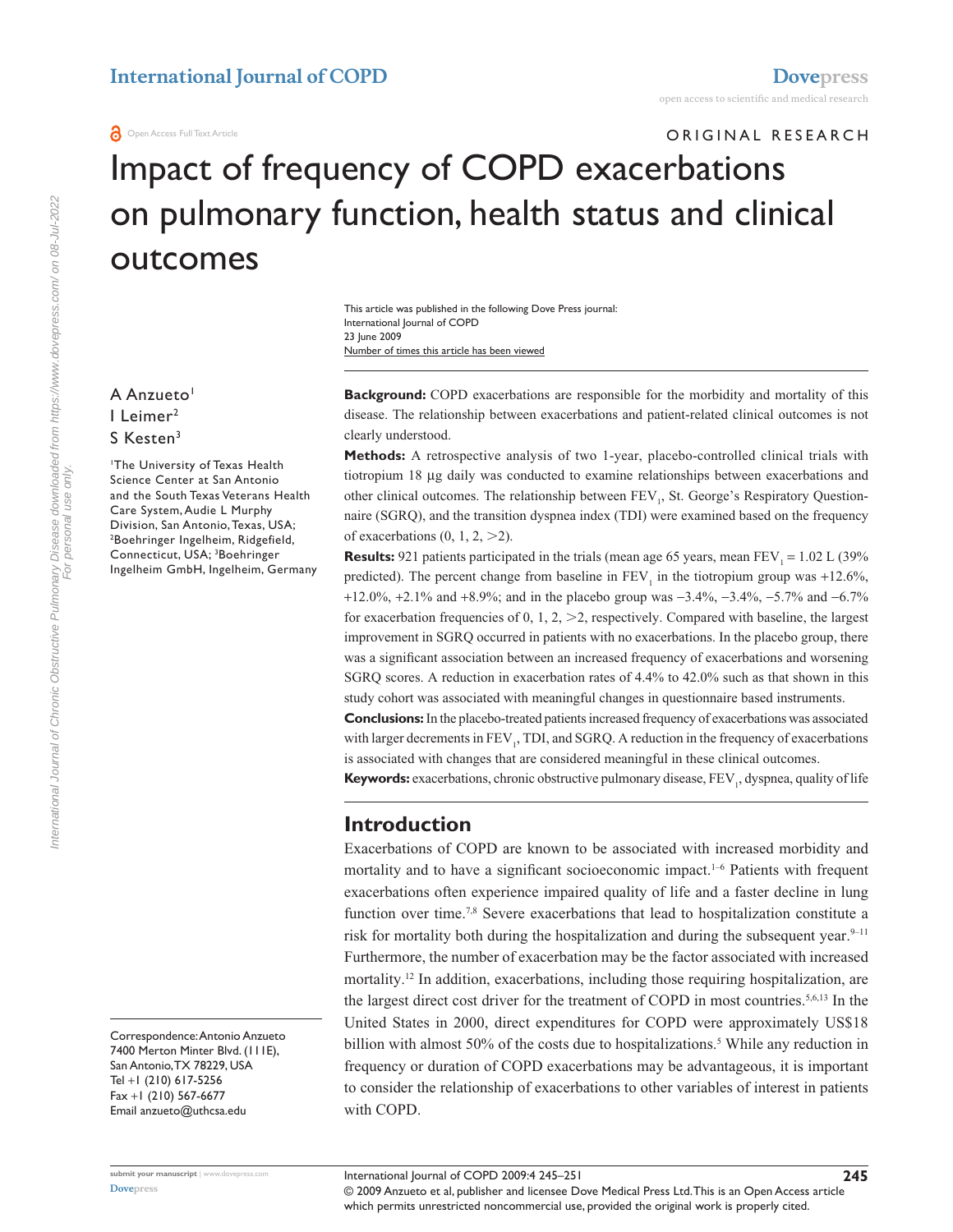The threshold at which an intervention has a clinically meaningful effect is often referred to as the "minimal clinically important difference" (MCID) or the "minimal clinically important treatment effect" (MCITE). Jaeschke et al define the MCID as "the smallest difference in score in the domain of interest which patients perceive as beneficial and which would mandate, in the absence of troublesome side-effects and excessive cost, a change in the patient's management."14 For example, the St. George's Respiratory Questionnaire (SGRQ), used to measure health status in COPD patients, has been validated and is used extensively in COPD. For the SGRQ, a change of 4 units (from a 100 point scale) is considered the MCID.15,16 There is currently no MCID identified for a change in exacerbations of COPD; however, the occurrence of a single exacerbation is implicitly meaningful in terms of its clinical and cost impact and subsequent outcomes. It can therefore be argued that it is inappropriate to determine an MCID for exacerbations.

Interventions that reduce the risk of experiencing an exacerbation or reduce the frequency of exacerbations would be expected to have a consequent desirable impact on morbidity, health care costs and possibly on mortality. To date, several interventions have been proposed as potentially reducing exacerbations of COPD.<sup>1</sup> However, the recognition of a positive effect does not necessarily translate into a broad recommendation for maintenance use to prevent or reduce exacerbations. The effect must be balanced with the known safety profile of the intervention and the clinical relevance of the effect.

An analysis of trials in the clinical development of tiotropium allows the opportunity to examine the relationship between exacerbation and other relevant outcomes and whether the concept of an MCID could be applied to exacerbations of COPD. Tiotropium is an inhaled anticholinergic for the treatment of COPD that leads to a minimum of 24-hour bronchodilation with once-daily dosing. This sustained bronchodilation is thought to be a result of the prolonged dissociation half-life from the muscarinic M<sub>3</sub> receptor (approximately 35 hours).<sup>17</sup> Previously reported clinical trials of 1-year and of 6-months duration have demonstrated that tiotropium improves lung function, dyspnea, exercise tolerance and health status.<sup>18–22</sup> In addition, tiotropium trials have shown consistent effects on reducing exacerbations of COPD.18–20,23,24 The objective of the present report is to use the data from two 1-year tiotropium vs placebo-controlled clinical trials<sup>18</sup> to examine the relationship of frequency of exacerbations and other outcomes relevant to COPD such as the St. George's Respiratory Questionnaire (SGRQ), and the transition dyspnea index (TDI). Furthermore, we examined whether such outcomes can be used to explore the concept of a threshold for clinically meaningful reductions in exacerbation frequency.

### **Methods**

Retrospective post-hoc analyses of two previously reported 1-year placebo-controlled clinical trials with tiotropium  $18 \mu$ g daily<sup>18</sup> were performed 1) to examine the relationship of exacerbation frequency with spirometry, dyspnea, and health status, and 2) to explore the potential for defining an MCID for exacerbations by examining changes in exacerbation frequency according to currently assumed MCID for measures of dyspnea and health status.

#### Study design

The trials used a randomized, double-blind and parallel-group design. Tiotropium was administered at 18 µg once daily via the HandiHaler® device (Boehringer Ingelheim GmbH and Co. KG, Ingelheim, Germany) and the trials were conducted in 50 centers in the United States.<sup>18</sup> All patients who participated in these trials were at least 40 years of age, had a diagnosis of COPD with a smoking history of at least 10 pack-years and had objective documentation of airflow limitation (forced expiratory volume in 1 second  $[FEV<sub>1</sub>]$  < 60 to 65% predicted,  $FEV<sub>1</sub>/forced$  vital capacity  $[FVC] < 70\%$ ). The major inclusion and exclusion criteria for the trials were designed to include patients with stable COPD, exclude those with asthma, and exclude those with potentially unstable, serious co-morbid conditions that would interfere with either the interpretation of the results or the ability of the patient to complete studies of 1 year duration.

During the treatment period, all patients who participated in these one-year studies, including those randomized to placebo, were permitted to take their previously prescribed respiratory medications for COPD with the exception of long-acting beta-adrenergic agonists (LABAs) and inhaled anticholinergic agents. All patients were provided with a short-acting beta-agonist (albuterol) to use as-needed for rescue relief of symptoms. Patients were permitted medications to treat exacerbations as medically indicated. Clinic visits were scheduled at 6 weeks, and on four other occasions (equally spaced) during the approximately 1-year treatment period. All patients signed written informed consent before any study procedures were performed.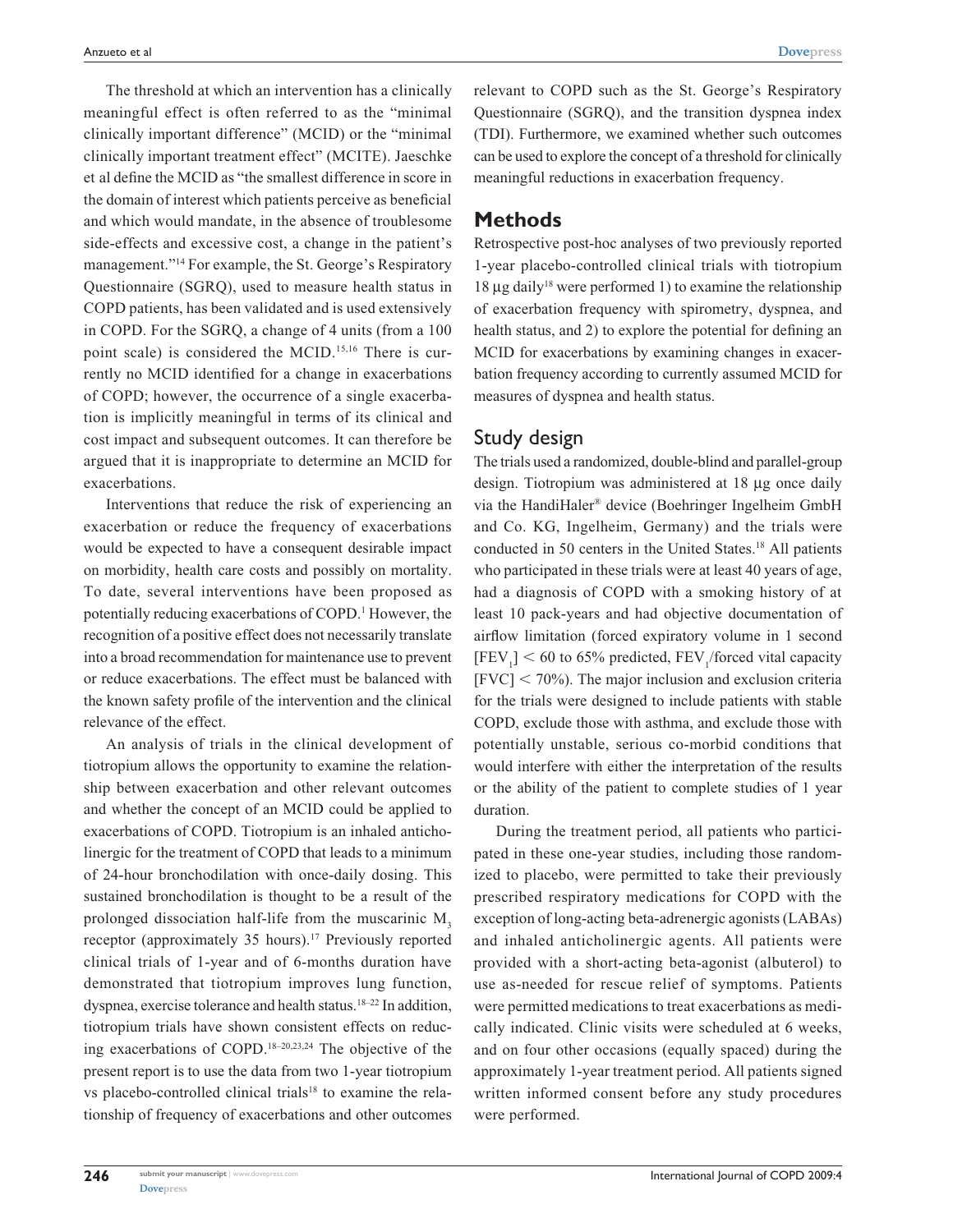#### Assessments

The primary endpoint was morning pre-dose  $\text{FEV}_1$ .<sup>18</sup> Other assessments (including dyspnea, as needed albuterol, health status and exacerbations) were secondary outcomes.

 $FEV<sub>1</sub>$  and FVC were measured at clinic visits using calibrated spirometers and results were assessed in accordance with American Thoracic Society criteria.25

Dyspnea was assessed using the Baseline and Transition Dyspnea Index.26 The Dyspnea Index questionnaire consists of three domains (functional impairment, magnitude of task, and magnitude of effort). Scores from the three domains are summed to determine a focal score. This instrument was administered at baseline to determine the Baseline Dyspnea Index (BDI), an assessment of the baseline severity of dyspnea, and at defined intervals throughout the studies to determine the Transition Dyspnea Index (TDI), an assessment of change from baseline. A change of  $\geq 1$  unit in the focal score was used to represent a clinically meaningful change.<sup>27,28</sup>

The St. George's Respiratory Questionnaire (SGRQ) was used as the disease specific measurement of health status.<sup>16</sup> The SGRQ consists of a 76 item questionnaire divided into three domains (symptoms, activities, and impacts). The total score is a composite of the three domains. The SGRQ was administered at baseline and at intervals throughout each study. A change of  $\geq$ 4 units in the total score was used to represent a clinically meaningful change.<sup>15,16</sup>

# Exacerbations of COPD

Exacerbations were defined "as a complex of respiratory events (ie, cough, wheezing, dyspnea or sputum production) lasting  $>$ 3 days. These events were generally treated with antibiotics and/or oral steroids"<sup>18,19</sup> and reported by the investigator as an adverse event.

# Data analysis

Analyses used for primary and secondary outcomes have been previously reported.18 The statistical model used for measures of spirometry, dyspnea and SGRQ was the analysis of covariance with terms for treatment and center with baselines as covariates. All patients with a non-missing baseline and at least one non-missing post-baseline values were included in the analyses. This can result in different number of patients analyzed for the various outcomes. None of the analyses were corrected for multiple comparisons. The incidence of exacerbations and hospitalizations was analyzed using a logistic regression adjusting for extent of exposure. The number of exacerbations and hospitalizations was analyzed using the Wilcoxon-Mann-Whitney test. Statistical significance was defined as  $P < 0.05$ .

# Analysis assessing the relationship of exacerbations to other outcomes

Multiple post-hoc analyses were conducted to explore associations of the occurrence of exacerbations or the frequency of exacerbations with other outcomes recorded as part of the clinical trials.

The categorization of patients into different frequencies of exacerbations  $(0, 1, 2, >2)$  was determined without adjustment for patient exposure to treatment. Associations between exacerbation frequency with changes in  $\rm{FEV}_1$  and changes in SGRQ scores over one year were tested using an analysis of covariance model with terms for treatment, categories and treatment categories interaction. Values are expressed as means  $\pm$  SE unless otherwise specified. Spearman's rank correlation coefficient was determined (with the corresponding *P*-value for testing difference from zero) for within group changes in  $FEV<sub>1</sub>$  and SGRQ total and impacts scores to exacerbation frequency  $(0, 1, 2, >2)$ .

#### Analysis exploring an MCID for exacerbations

In an attempt to define a clinically meaningful reduction in exacerbations, the number of exacerbations per patient year was assessed according to categories of change in dyspnea (TDI focal score), and health status (SGRQ total score). Categories were defined based on the following assumed MCIDs: TDI focal score (1 unit), and SGRQ total score (4 units). For the TDI focal score, patients were divided into groups according to a change of  $\leq -1$ , 0, or  $\geq +1$  unit. For the SGRQ total score, patients were divided into groups according to a change of  $\geq +4$ , 0 to  $+4$ , 0 to  $-4$  or  $\leq -4$  units. In addition, to examine associations with corresponding MCIDs for other outcomes in a relatively stable population, the percent change in number of exacerbations per patient year was calculated for the placebo group according to shifts from one category of scores to another category for each instrument. Changes from baseline could not be assessed as there was no collection of the frequency of exacerbations in the period prior to randomization.

### **Results**

A total of 921 patients with COPD were randomized into these trials, 550 of whom were treated with tiotropium. The mean age was approximately 65 years with approximately 65% being men. The mean  $\text{FEV}_1$  was  $1.02$  L (39% predicted). There were no differences in exposure to study drug between tiotropium and placebo groups. Tiotropium was associated with improvements in lung function, dyspnea, and healthstatus and reduced the requirement for as-needed albuterol.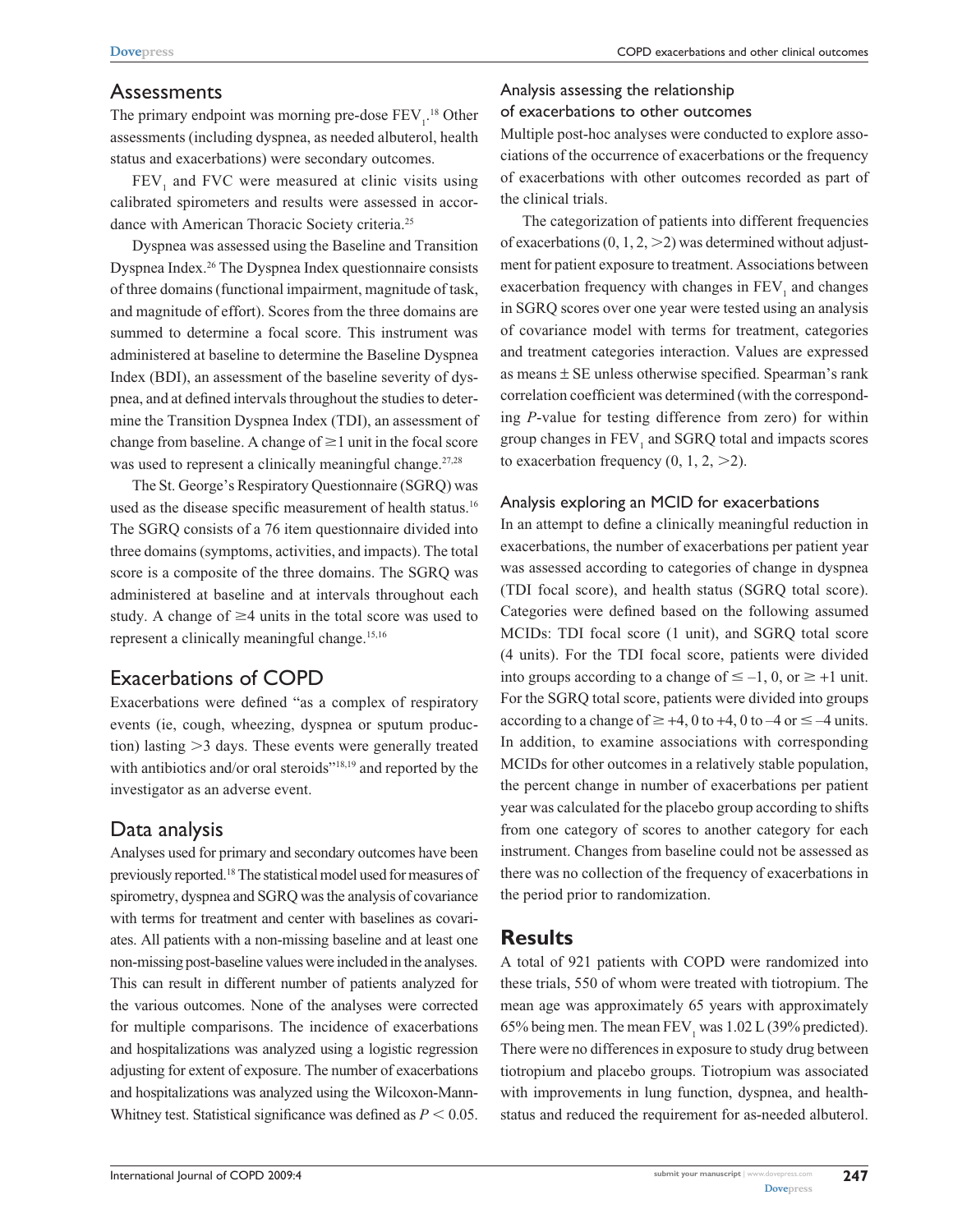These results are described in detail in a previous publication.<sup>18</sup> Tiotropium was associated with a reduction in exacerbations and hospitalizations related to exacerbations.<sup>18</sup>

To examine the effect of exacerbations on other outcomes, the changes in FEV<sub>1</sub>, and SGRQ total scores were assessed according to frequency of exacerbations.

# Decline in lung function

The mean baseline  $FEV<sub>1</sub>$  in subgroups with exacerbation frequency of 0, 1, 2, or  $>2$  over the study period for tiotropium vs placebo were 1.06 L vs 1.05 L, 0.96 L vs 0.95 L, 0.90 L vs 0.88 L, and 0.88 L vs 0.88 L, respectively. Tiotropium improved mean  $FEV<sub>1</sub>$  in patients in all categories of frequency of COPD exacerbations (Table 1). However, in the tiotropium group, increasing frequency of exacerbations was generally associated with a lower absolute degree of improvement (Table 1). With tiotropium, the percent change from baseline (calculated as percent of mean change from baseline versus mean baseline) in FEV. was +12.6%, +12.0%, +2.1% and +8.9% for exacerbation frequencies of 0, 1, 2,  $>$  2, respectively. The placebo group showed a reduction in  $FEV<sub>1</sub>$  at all frequencies of COPD exacerbations. In the placebo group, increasing frequency of exacerbations was generally associated with a higher rate of decline over one year. In the placebo group, the percent change from baseline in  $FEV_1$  was  $-3.4\%$ ,  $-3.4\%$ ,  $-5.7\%$ and  $-6.7\%$  for exacerbation frequencies of 0, 1, 2,  $>$  2, respectively. Confounding by the different baselines (ie, lower FEV, with increased exacerbation frequency) cannot be ruled out. The correlation between changes in  $\rm{FEV}_1$  and exacerbation frequency was  $-0.131$  ( $P = 0.003$ ) in the tiotropium group and  $-0.027$  ( $P = 0.628$ ) in the placebo group.

### Health status

The SGRQ total scores were assessed according to frequency of exacerbations to allow examination of the association of exacerbations on health status. Despite the adverse effect

**Table I** Mean (SE) changes in FEV<sub>1</sub> (mL) in the tiotropium and placebo groups over 1 year according to exacerbation frequency

|                                  |     | Tiotropium ( $n = 518$ ) | Placebo ( $n = 328$ ) |                    |  |
|----------------------------------|-----|--------------------------|-----------------------|--------------------|--|
| <b>Exacerbation</b><br>frequency | N   | $\Delta$ FEV, (mL)       | N                     | $\Delta$ FEV, (mL) |  |
| 0                                | 327 | $+134(12)$               | 179                   | $-36(16)*$         |  |
|                                  | Ш   | $+115(20)$               | 92                    | $-32(22)*$         |  |
| $\overline{2}$                   | 44  | $+19(32)$                | 34                    | $-50(37)$          |  |
| >2                               | 36  | $+78(36)$                | 23                    | $-59(44)*$         |  |

\**P* 0.05 tiotropium vs placebo.

of exacerbations, all mean SGRQ scores in tiotropium patients remained lower than baseline (ie, improved) for 1 year (Table 2). Compared with baseline, the largest improvement in mean SGRQ occurred in patients with no exacerbations; compared with placebo, the greatest benefit was noted in patients with the most frequent exacerbations. In the placebo group, there was an association between an increased frequency of exacerbations and worsening SGRQ scores. As with  $\text{FEV}_1$  decline, confounding by the different baselines (ie, lower  $FEV<sub>1</sub>$  with increased exacerbation frequency) cannot be ruled out. The correlation between SGRQ impacts and total scores and exacerbation frequency in the tiotropium group was  $0.011$  ( $P = 0.805$ ) and  $0.049$  $(P = 0.271)$  respectively. The corresponding correlation coefficients in the placebo group were  $0.116$  ( $P = 0.037$ ) and  $0.150 (P = 0.007)$ .

# Association of exacerbations to MCIDs for other clinical outcomes

Frequencies of exacerbations per patient year were assessed in the tiotropium and placebo groups according to currently recognized MCIDs for dyspnea (TDI focal score), and healthstatus (SGRQ total score). Improvements in these instrument scores were associated with reductions in the frequency of exacerbations, with larger questionnaire score improvements associated with larger reductions in exacerbations (Table 3).

In considering whether the change equal to the MCID for one of the instruments (TDI  $\geq 1$  unit, SGRQ  $\leq 4$  units) can be associated to a corresponding change in the frequency of exacerbations, the placebo group serves as a relatively stable population who has not received a new intervention. The change in frequency of exacerbations was calculated for the placebo group according to shifts equal to the MCIDs in questionnaire scores.

A TDI focal score change of  $\geq +1$  unit was associated with a 28.7% less exacerbations per patient year in mean frequency of exacerbations compared with those who had a change of 0; those who had a change of 0 had a 42.0% reduction in mean frequency of exacerbations compared with those who had a change of  $\leq -1$  unit.

An SGRQ total score change of -4 units was associated with a 38.5% relative reduction in mean frequency of exacerbations compared with those who had a change of 0 to  $\leq$  +4 units; those who had a change of 0 to  $\lt$  -4 units had a 4.4% relative reduction in mean frequency of exacerbations compared with those who had a change of  $\geq$ 4 units.

The analysis suggests that a reduction in exacerbations can be examined in terms of changes associated with other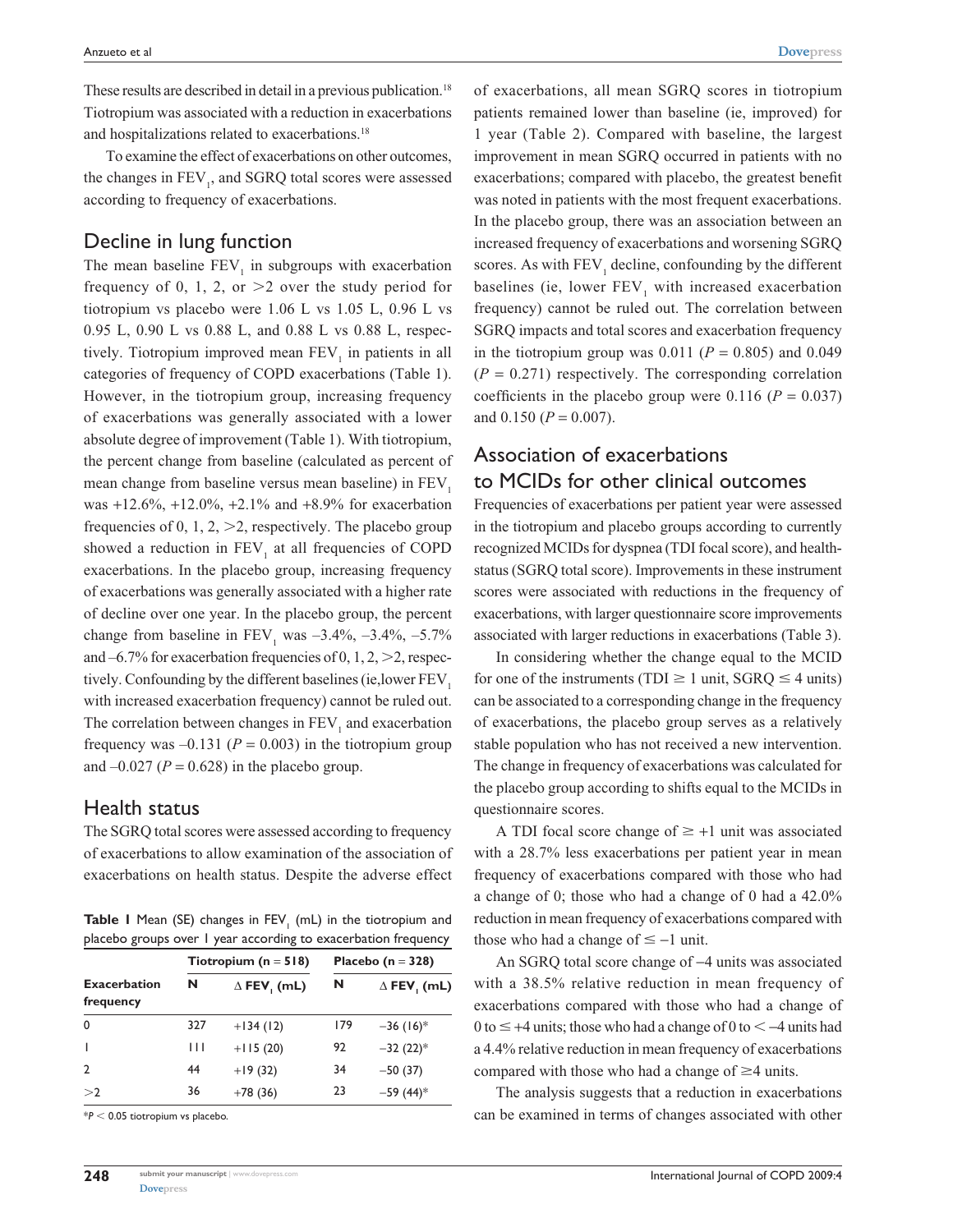|                                  |     | Tiotropium ( $n = 516$ ) | Placebo ( $n = 324$ ) |                    |  |
|----------------------------------|-----|--------------------------|-----------------------|--------------------|--|
| <b>Exacerbation</b><br>frequency | N   | <b>Total score</b>       | N                     | <b>Total score</b> |  |
| $\mathbf 0$                      | 326 | $-4.0(0.7)$              | 175                   | $-1.5(0.9)$ **     |  |
|                                  | Ш   | $-2.7(1.1)$              | 92                    | $0.9(1.2)$ **      |  |
| $\mathcal{P}$                    | 44  | $-1.3(1.8)$              | 34                    | 2.6(2.0)           |  |
| >2                               | 35  | $-3.4(2.0)$              | 23                    | 5.3 $(2.5)$ **     |  |

**Table 2** Mean (SE) changes in the St. Georges Respiratory Questionnaire total scores in the tiotropium and placebo groups over 1 year according to exacerbation frequency

\*\**P* 0.05 tiotropium vs placebo.

meaningful outcomes. The analysis is limited by lower numbers in the various subgroups. A relative reduction in exacerbation rates of 4.4% to 42.0% such as that shown in this study cohort was associated with meaningful changes in questionnaire based instruments.

### **Discussion**

We sought to examine the relationship of exacerbations and clinical outcomes. Furthermore, we wanted to evaluate if the clinical relevance of a reduction in exacerbations in patients participating in controlled clinical trials could be determined. In the present analysis the frequency of exacerbations was shown to be directionally associated with changes in spirometry, dyspnea, and health status of the patient's COPD. Our data suggest that reductions in the frequency of exacerbations rates of 4.4% to 42.0% were associated with meaningful changes in questionnaire based instruments.

Based on the significant health care costs, and increased morbidity and mortality related to exacerbations of COPD,<sup>1-4</sup> it could be argued that any reduction in exacerbations is meaningful. Examination of the relationships of exacerbations with patient-related outcomes is worth in understanding the clinical impact of a reduction or increase in frequency of exacerbations. While the associations of exacerbations with other outcomes are recognized, it is not proven in a clinical trial that a change in the frequency of exacerbations has an impact on other outcomes that can be considered meaningful. Knowledge of such associations with exacerbations could help to determine the threshold at which a therapeutic intervention is warranted. For example, an extremely small (eg, 1%) decrease in exacerbations may be statistically significant but not of sufficient clinical importance to justify prescription of an intervention based on costs, side effects and other considerations (ie, efficacy or lack of efficacy on other endpoints). In this study we are showing that the reduction of patient's COPD exacerbation is also associated with an impact in patient-related outcomes.

In the consideration of any analysis attempting to define clinically important changes, the definition of an exacerbation needs to be clear and regarded as meaningful. The specific definition of COPD exacerbations in published clinical trials has varied, although in general the definitions fall within the framework proposed by a consensus definition published in 2000 as follows: "a sustained worsening of the patient's condition, from the stable state and beyond normal day-to-day variations that is acute in onset and necessitates a change in regular medication in a patient with underlying COPD."29 The definition is consistent with the American Thoracic Society and European Respiratory Society definition published in 2004<sup>30</sup> and the revised GOLD statement.<sup>1</sup> There are essentially three components of a definition for exacerbations: a) an implied minimal time frame of the event (ie, day-to-day), b) a degree of change in respiratory symptoms (ie, beyond normal variations, acute in onset), and c) a statement that an intervention is required (ie, change in regular medication).

There have been relatively few studies looking at the relationship between COPD exacerbations and quality of life in patients with COPD. Seemungal and colleagues showed that exacerbations were more frequent in patients with frequent previous exacerbations (odds ratio  $= 5.5, P = 0.001$ ). Using the median number of exacerbations, patients were classified as infrequent exacerbators (0–2) or frequent exacerbators (3–8). SGRQ total score was significantly worse in frequent exacerbators (mean difference  $14.8, P \le 0.001$ ). In multiple regression analyses, exacerbation frequency was strongly correlated with SGRQ total score and component scores. Conners and colleagues evaluated quality-of-life outcomes in their study of patients hospitalized with acute exacerbations of COPD.10 At 6 months patients were interviewed about their activities of daily living, and 54% required assistance with at least one activity of daily living and 49% considered their health status to be fair or poor. No analysis was conducted on the relationship between readmissions and perceived quality of life.

Both of the aforementioned investigations support the concept that COPD exacerbations have a negative effect on quality of life in patients with COPD. This association suggests that quality of life is impaired not only in patients who are hospitalized for acute exacerbations of COPD, but also in patients who experience frequent exacerbations that are treated in the ambulatory care setting. Hence, while a survival benefit might be expected from a reduction in COPD exacerbations requiring hospitalization, an improvement in quality of life might be an anticipated outcome of a reduction in overall exacerbations, including those that do not require hospitalization. The present analysis corroborates the hypothesis that exacerbations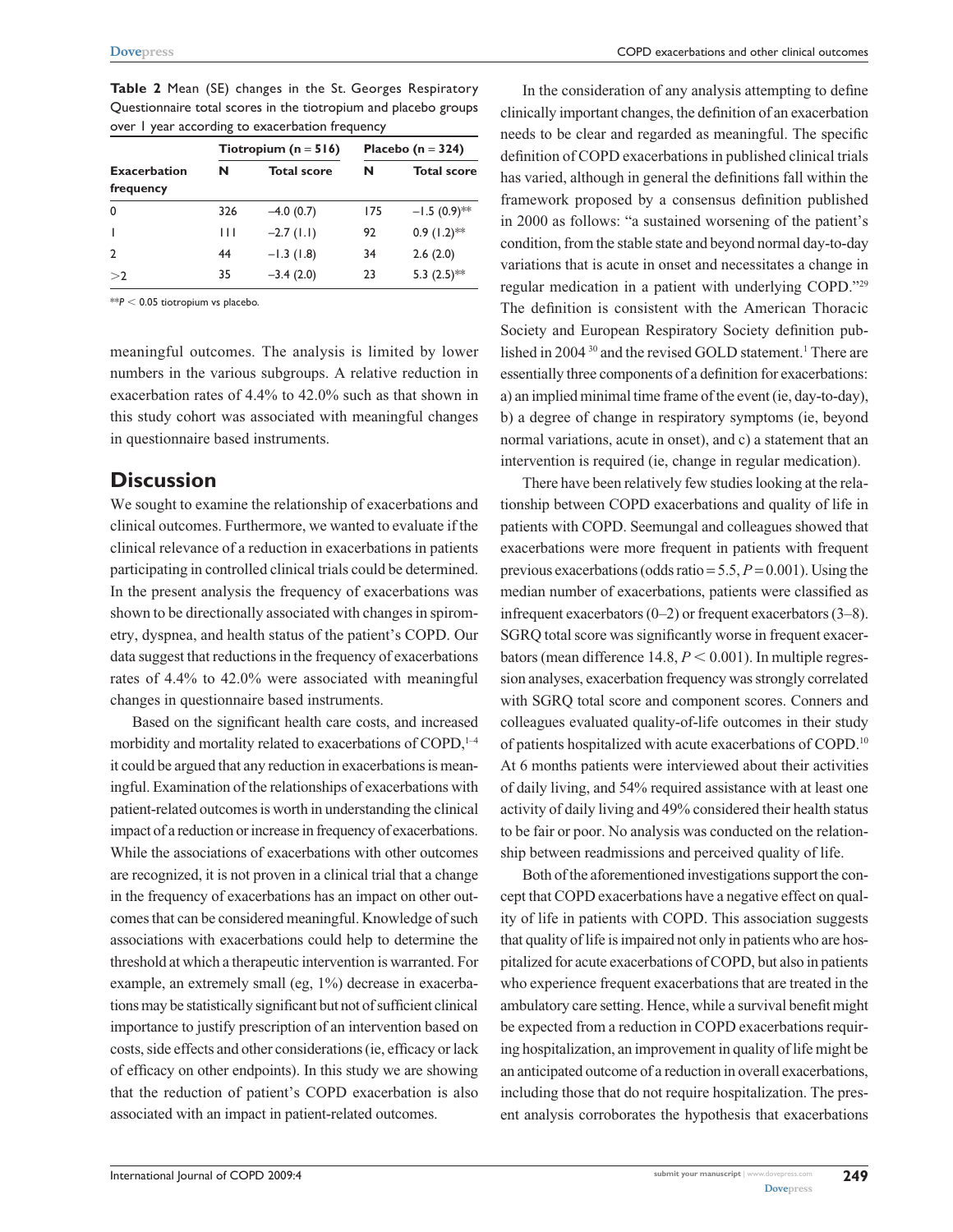|                    | <b>Tiotropium</b> |                      |                      |      | <b>Placebo</b> |                                    |       |      |  |
|--------------------|-------------------|----------------------|----------------------|------|----------------|------------------------------------|-------|------|--|
|                    | N treated         | No. of exacerbations | <b>Patient years</b> | Rate | N treated      | No. of exacerbations Patient years |       | Rate |  |
| $\Delta$ TDI       |                   |                      |                      |      |                |                                    |       |      |  |
| <b>Focal score</b> |                   |                      |                      |      |                |                                    |       |      |  |
| $\leq -$           | 81                | 88                   | 63.0                 | 1.40 | 80             | 91                                 | 60.5  | 1.50 |  |
| 0                  | 193               | 108                  | 156.5                | 0.69 | 152            | 106                                | 122.5 | 0.87 |  |
| $\geq$             | 233               | 123                  | 198.5                | 0.62 | 93             | 49                                 | 79.1  | 0.62 |  |
| $\Delta$ SGRQ      |                   |                      |                      |      |                |                                    |       |      |  |
| <b>Total score</b> |                   |                      |                      |      |                |                                    |       |      |  |
| $\geq 4$           | 118               | 82                   | 96.6                 | 0.85 | 113            | 102                                | 89.4  | 1.14 |  |
| $\geq 0, \leq 4$   | 65                | 39                   | 51.2                 | 0.76 | 48             | 33                                 | 37.8  | 0.87 |  |
| $>-4, 0$           | 79                | 51                   | 63.6                 | 0.80 | 65             | 58                                 | 53.4  | 1.09 |  |
| $\leq -4$          | 254               | 148                  | 214.1                | 0.69 | 98             | 54                                 | 81.1  | 0.67 |  |

**Table 3** Number of exacerbations per patient year according to treatment group and end-of-treatment transition dyspnea index (TDI) focal score, and change from baseline in St. Georges Respiratory Questionnaire (SGRQ 0total score)

impact health-related quality-of-life and demonstrates that interventions that reduce exacerbations are associated with improvements in quality of life.

Donaldson et al evaluated the relationship between exacerbation frequency and decline in lung function in 109 patients (mean age 68.1 years, mean  $\text{FEV}_1$  1.00  $(0.7–1.3 \text{ L})$  recruited from outpatient clinics in the UK.<sup>31</sup> The mean exacerbation rate was 2.92 exacerbations/year; patients with  $\geq$  2.92 exacerbations per year were considered frequent exacerbators; those with  $\leq$ 2.92 exacerbations per year were considered infrequent exacerbators. FEV<sub>1</sub> data were evaluated over 4 years in 16 frequent exacerbators compared with 16 infrequent exacerbators. In this subgroup, frequent exacerbators were younger (median age 61.6 vs 71.5 years, *P* = 0.03) and a higher number of frequent exacerbators were current smokers (9/16 vs 1/16 respectively). The mean rate of decline in  $FEV<sub>1</sub>$  in the total cohort was 36 mL/year. The mean rate of decline in  $\text{FEV}_1$  per year was greater in the frequent compared with infrequent exacerbators (40.1 ml/year vs 32.1 ml/year, respectively,  $P < 0.05$ ). The present study supports the contention that exacerbations can accelerate the loss of lung function over time and suggests that such changes may possibly be modified by interventions reducing exacerbations; however, it is recognized that firm conclusions cannot be drawn from the present analysis given the relatively short time of study (1 year) and the retrospective nature of the analysis.

In considering an MCID for exacerbations, we recognize that the present retrospective analyses has several limitation and do not establish a precise association of the frequency or severity of exacerbations with a MCID in a given dyspnea or

health status instrument. A limitation to the present analysis is that there was no adjustment for potential confounders such as  $FEV<sub>1</sub>$ . In addition, based on the published literature, there is no precedent for establishing a clinically meaningful reduction in COPD exacerbations and it is not the purpose of the present analyses to state that this should be a prerequisite for evaluating interventions. It should also be noted that MCID metrics designed from health status are not generally considered appropriate to apply to a clinical outcome such as exacerbations. MCID is a metric established to confer meaning to patient-reported outcome scales that have no intrinsic meaning (eg, quality of life scales from 0 to 1). It is reasonable to consider that it is inappropriate to seek an MCID for an outcome for which any occurrence is meaningful and has significant associated clinical impact and cost consequence. Nevertheless, this type of analysis was considered in the present manuscript because of the historic difficulty in establishing the cumulative impact of exacerbations and hence the value of their avoidance. It remains reasonable to contend that given the overall consequences of exacerbations on patients with COPD and the lack of treatments that reduce the frequency of exacerbations, an intervention that repeatedly has shown positive effects should be considered highly desirable.

In summary, clinical data suggest that an increased frequency of exacerbations is associated with worsening quality of life, and a more rapid decline in spirometry over time. Our analysis demonstrated a wide range of changes in the frequency of exacerbations that were associated with clinically meaningful changes in clinical outcomes. The present post-hoc analysis should be viewed cautiously.